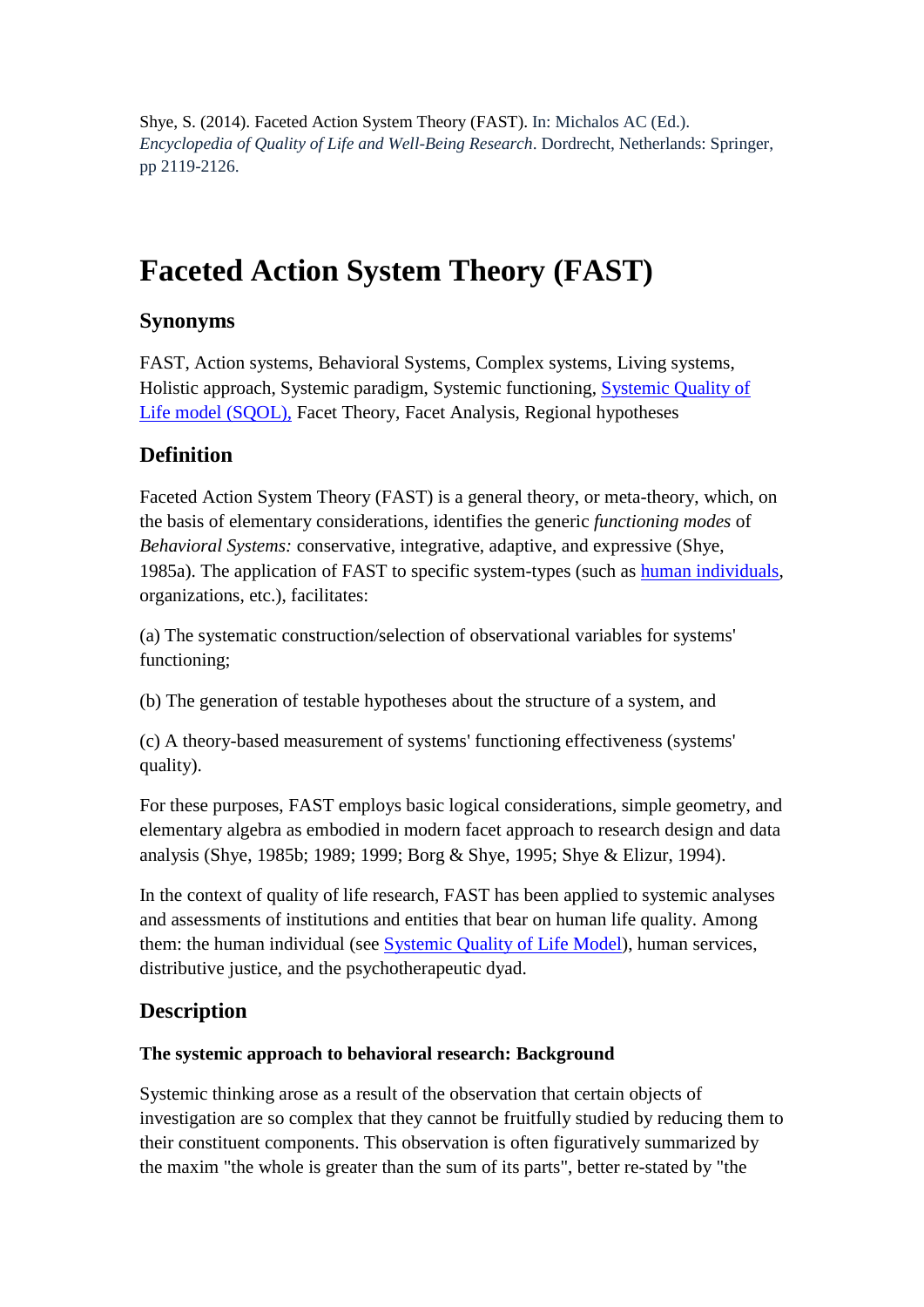whole is an entity different from the collection of its parts". That is, the whole as such has qualities and parameters of its own, not inferable from its constituent parts. Moreover, it has been noted (e.g., Miller, 1978) that organized systems of different types, possibly pertaining to different disciplines, often demonstrate similar behaviors and seem to be governed by similar lawfulness.

The challenge for *scientific* systemic thinking has been appropriately formulated by one of its pioneers, the biologist Ludwig von Bertalanffy, thus:

General System Theory, therefore, is a general science of "wholeness" which up till now was considered a vague, hazy, and semi-metaphysical concept. In elaborate form it would be a logico-mathematical discipline, in itself purely formal but applicable to the various empirical sciences. For sciences concerned with "organized wholes," it would be of similar significance to that which probability theory has for sciences concerned with "chance events": the latter, too, is a formal mathematical discipline which can be applied to most diverse fields, such as thermodynamics, biological and medical experimentation, genetics, life insurance, etc. (von Bertalanffy, 1968, p. 36)

Concurrently, trends in sociology culminating in the works of Parsons, have developed a systemic approach to the study of social systems. Parsons' theory makes use of the AGIL scheme of four intuitive concepts to analyze systems: **Adaptation** (society's interaction with its environment), **Goal Attainment** (society's setting goals and making decisions to attain them), **Integration** (society's internal harmony with respect to its values and norms), **Latent pattern maintenance** (society's maintaining its integrative elements, i.e., institutions like family and school, which impart values to the new generation).

Parsons' theory has been widely criticized as being too abstract to be used constructively in any significant empirical research (e.g., Ritzer & Smart, 2001). This criticism is aptly represented by the following:

Parsons does emphasize the fact that his scheme is analytic and abstract by design and, consequently, that a given empirical phenomenon cannot be equated on a strict one-to-one basis to his analytic scheme … It is precisely this difficulty of building operational bridges from Parsons' highly abstract formulations to the real world that has led so many empirically oriented investigators simply to abandon attempts to do anything with the scheme, despite its obvious attractions as one of the few systematically coherent, comprehensive approaches to the study of system differentiation and integration. (Laumann & Pappi, 1976).

Abu Gosh & Shye (1971) studied the process of democratization of Arab villages in Israel; recognizing this process to be firmly related to villagers quality of life. In their data analysis, the authors employed [Faceted SSA](file:///C:/Documents%20and%20Settings/xp/Application%20Data/Microsoft/Word/EQOLR-Faceted%20SSA), leading to two major insights that proved valuable for developing behavioral system theory as scientific discipline:

1. **The content universe of a behavioral system is continuous**. The mapping of systemic variables into a suitable topological manifold is continuous and has a continuous inverse mapping. In a proper application of [Faceted SSA](file:///C:/Documents%20and%20Settings/xp/Application%20Data/Microsoft/Word/EQOLR-Faceted%20SSA) to system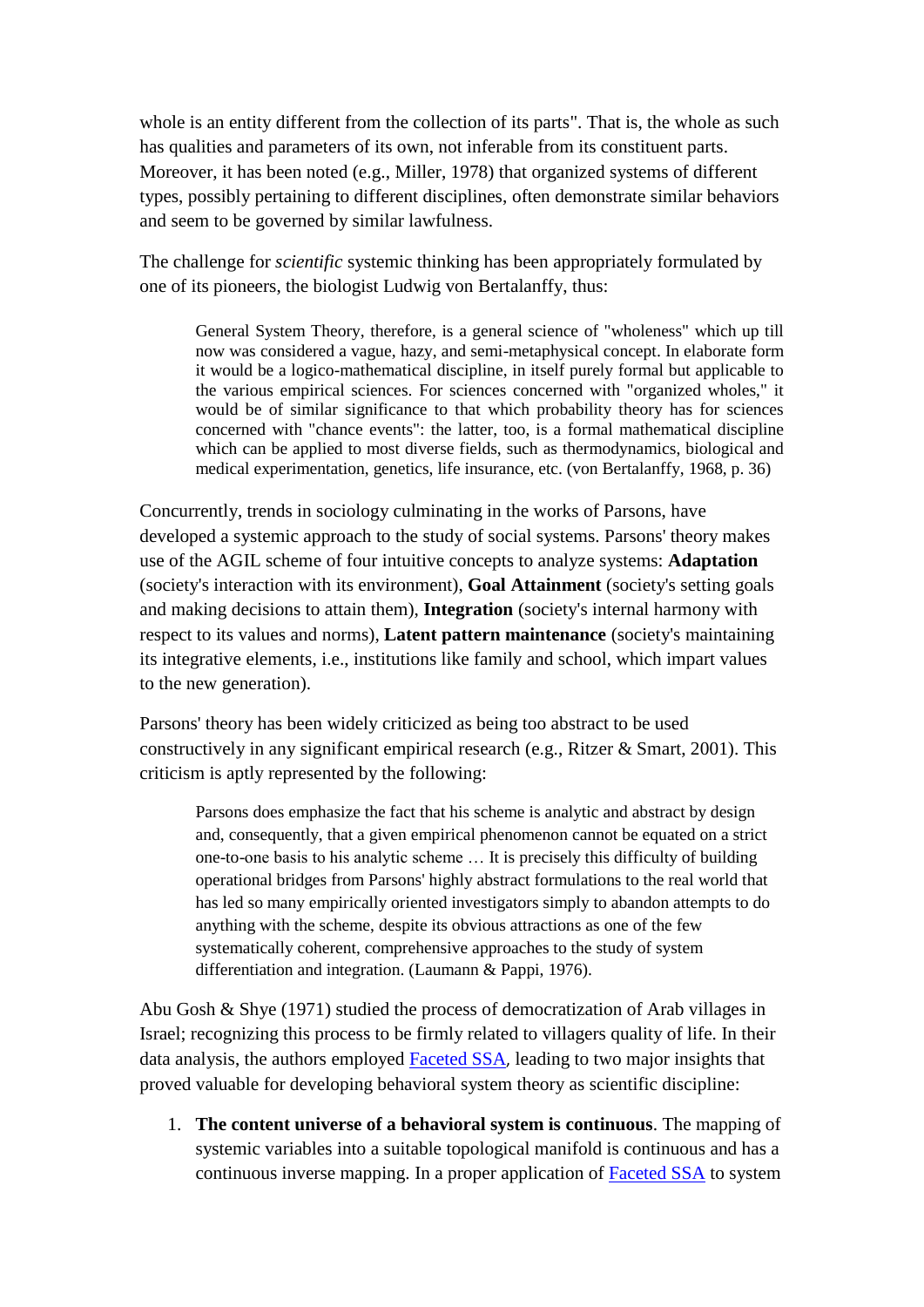analysis this means that not only every systemic variable is mapped into a point in the topological manifold (as in any MDS analysis) but, moreover, every point in that manifold represents a possible systemic variable, and the mapping is 'homeomorphic'. This is the *Continuity Principle* (Shye, 1971; 1998; 1999; Shye & Elizur, 1994). Intuitively this means that continuity in meanings of system variables is reflected by continuity in the geometric space, and vice versa. The observed variables are regarded as but a *sample* from the infinite universe of variables, as indeed they typically are in behavioral and psychometric research. (This is in contrast with the interpretation of MDS as merely visualizing observed data. See [Faceted SSA](file:///C:/Documents%20and%20Settings/xp/Application%20Data/Microsoft/Word/EQOLR-Faceted%20SSA).)

2. **[Faceted SSA](file:///C:/Users/samuels/Desktop/old%20cmp/QOL%20ENCYC/EQOLR-Faceted%20SSA) of systemic variables reveals types of systemic functioning**. The social attitudinal variables, processed by **[Faceted SSA](file:///C:/Users/samuels/Desktop/old%20cmp/QOL%20ENCYC/EQOLR-Faceted%20SSA)** yielded a continuum that could be partitioned into circularly ordered sectors representing: traditionality, preference of the past, involvement with local affairs, trusting the young (freedom for the young), achievement orientation, and satisfaction with aspects of life (Figure 1), interpretable in parsonian functional terms.

## **Figure 1. The Circumplex of Political Attitudes: The Social System as a Continuum Partitionable into Regions (Shye, 2009; Adapted from Abu-Gosh & Shye, 1971)**



A detailed content analysis of systemic functioning modes has led to the axiomatic formulation of FAST as testable theory (Shye, 1985a).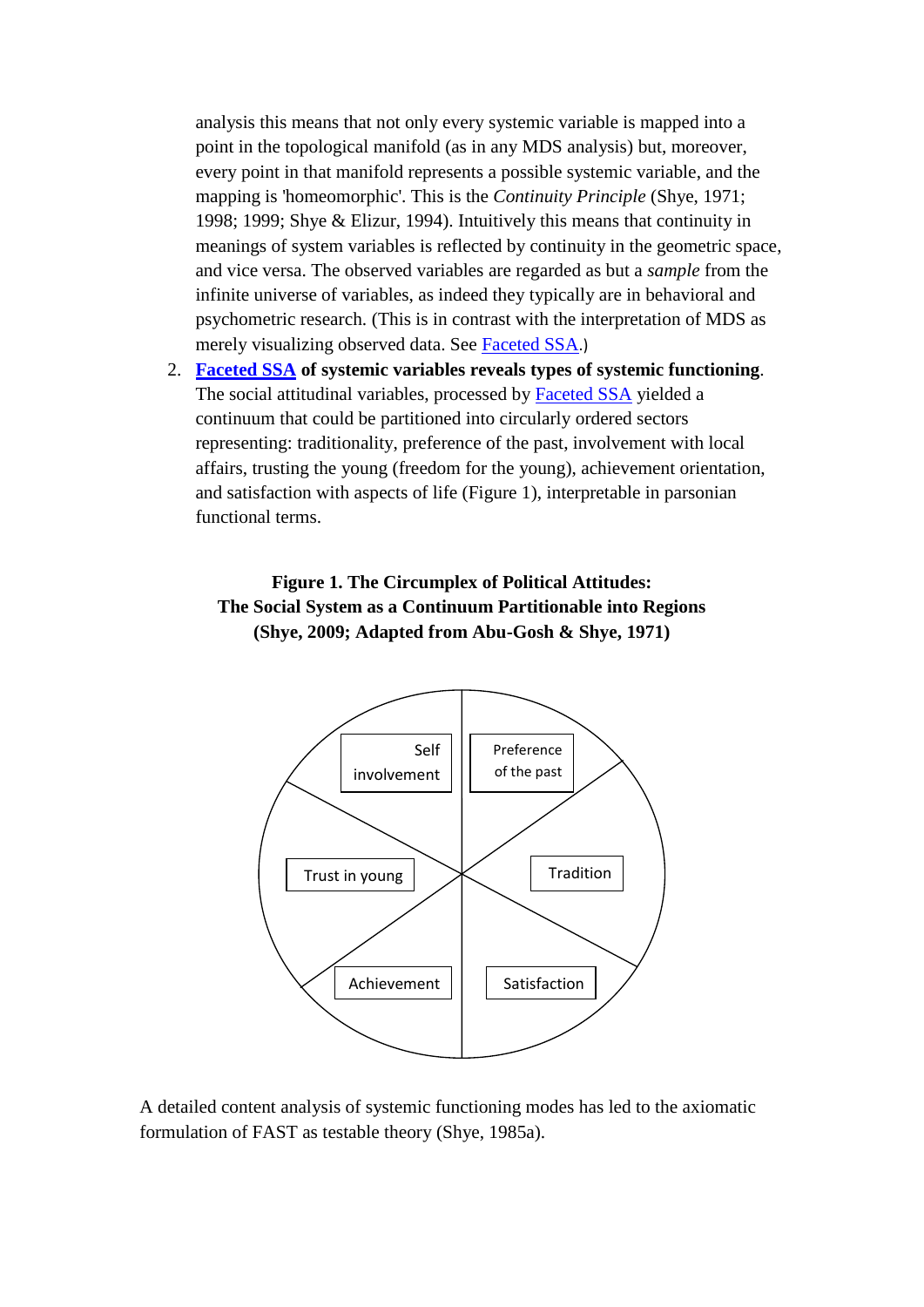#### **Foundations of FAST**

On the basis of formal definitions proposed for *systems, action systems* and *living systems* (Shye, 1985a), FAST postulates that an *event* (a phenomenon) has two *existence modalities*: *emergence* and *actualization;* and that with reference to a given system each of the two may be *located* either inside or outside the system (Shye, 1985a). Hence in relation to a given system, there are four types of events, each having its characteristic significance for the system. The four event types are presented in Table 1 with their significance for the system and the systemic *functioning mode* they define:

| <b>Event-Type</b><br>in terms of loci of event's<br>emergence/actualization<br>(inside or outside system) |               | Event's<br>significance<br>for system:                                 | <b>Defining</b><br>system's<br>functioning<br>in mode of: | <b>Criterion for</b><br>effective<br>functioning in<br>this mode:      |
|-----------------------------------------------------------------------------------------------------------|---------------|------------------------------------------------------------------------|-----------------------------------------------------------|------------------------------------------------------------------------|
| emergence                                                                                                 | actualization |                                                                        |                                                           |                                                                        |
| Out                                                                                                       | In            | System's<br>adherence to<br>its constitutive<br>features<br>(Identity) | Conservation                                              | Similarity<br>(stability of<br>externally<br>endowed<br>structure)     |
| In                                                                                                        | In            | Compatibility<br>among<br>system's<br>components                       | Integration                                               | Complementarity<br>(compensatory<br>relations between<br>components)   |
| Out                                                                                                       | Out           | Compatibility<br>between<br>system $&$ its<br>environment              | Adaptation                                                | Complementarity<br>(compensatory<br>relations with<br>environment)     |
| In                                                                                                        | Out           | System's<br>impact upon<br>environment<br>(growth)                     | Expression                                                | Similarity<br>(authentic external<br>reflection of inner<br>qualities) |

|  | Table 1. Event-Types and their Systemic Significance |
|--|------------------------------------------------------|
|--|------------------------------------------------------|

FAST modifies and sharpens the parsonian definitions of *functions* and, with **[Faceted](file:///C:/Users/samuels/Desktop/old%20cmp/QOL%20ENCYC/EQOLR-Faceted%20SSA)  [SSA](file:///C:/Users/samuels/Desktop/old%20cmp/QOL%20ENCYC/EQOLR-Faceted%20SSA)**, subjects them to scientific hypothesis testing procedures. Thus, the spatial pattern implied by the emergence vs. actualization in/out analysis, presented in Figure 2, has been applied, tested and largely confirmed in various studies in the fields of human quality of life (e.g., Shye, 1989; see also references in [Systemic Quality of](file:///D:/CEE/QOL%20Encyclopedia/EQOLR-systemic%20quality%20of%20life%20model)  [Life Model\)](file:///D:/CEE/QOL%20Encyclopedia/EQOLR-systemic%20quality%20of%20life%20model); Social work (Wolins et al., 1980; Wozner, 1991); criminology (e.g., Fritzon et al. 2001); Psychology (e.g., Wiener et al. 1997; Ezrachi, 2008); as well as studies of the human condition (Shye, 1985a) and of Distributive Justice (Shye, 1995).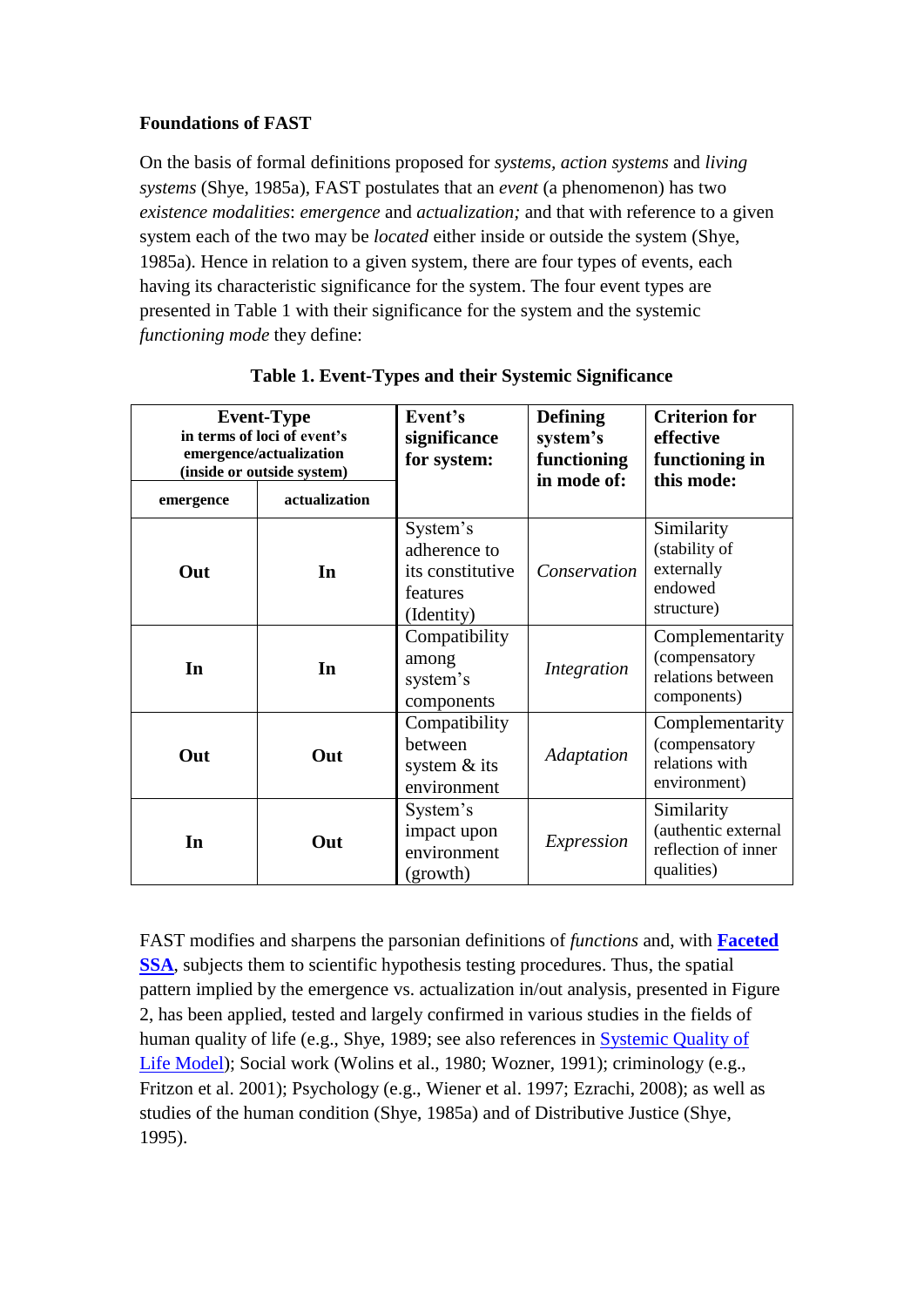#### **Systemic Hypotheses: Cohesion and Structure**

**The systemic cohesion hypothesis** states that in a population of action systems of a given type that is not selected artificially, the covariance of any two systemic functioning-effectiveness variables (and therefore the correlation between them) will be non-negative.

The systemic cohesion hypothesis reflects, in statistical language, the idea that, overall, a system's subsystems maintain strong and consistent *pattern* of interactions among themselves. The rationale for this hypothesis is that the variables share a Common-Meaning Range (see [Faceted SSA](file:///C:/Users/samuels/Desktop/old%20cmp/QOL%20ENCYC/EQOLR-Faceted%20SSA)). This hypothesis has been generally supported by empirical data in Quality of Life studies as well as in other research domains, with the occasional occurrences of few negative but low correlations.

The notion of *artificially selected population* (and by implication, of *natural*  populations) has been introduced by Guttman (e.g., see Gratch, 1973 p. 36) as an intuitive undefined notion. An attempt to characterize natural populations in terms of the observed joint frequency distribution in certain kinds of data is made by Shye (1985b p.111).

**The systemic structural hypothesis** states that [Faceted SSA](file:///C:/Users/samuels/Desktop/old%20cmp/QOL%20ENCYC/EQOLR-Faceted%20SSA) of variables assessing the functioning effectiveness of a population of systems of a given type would yield a space:

- 1. Partitionable into separate regions, each containing the variables pertaining to one functioning mode (the conservative, the integrative, the adaptive *or* the expressive).
- 2. Given that (1) holds, the regions representing the functioning modes would be circularly ordered.
- 3. Given that (2) holds, the circular order of the regions would be: conservative, integrative, expressive, adaptive. I.e., the expressive would be opposite the conservative and the adaptive opposite the integrative (as in Figure 2).

A heuristic explanation for this spatial configurations could be this: While the *conservative* function determines the action-system's potential for action, the *expression* of this potential in reality is mediated by negotiative processes that take place in two different milieus, the external (*adaptive* processes) and the internal (*integrative* processes).

Empirical studies generally support the systemic structural hypothesis in all its parts, exhibiting the *standard pattern* shown in Figure 2 (see references in [Systemic Quality](file:///D:/CEE/QOL%20Encyclopedia/EQOLR-systemic%20quality%20of%20life%20model)  [of Life Model\)](file:///D:/CEE/QOL%20Encyclopedia/EQOLR-systemic%20quality%20of%20life%20model). Some studies, however, while supporting parts (1) and (2) of the hypothesis, exhibit a circular mode order different from the one specified by in part (3). There are also cases where the mode order is linear (e.g. conservative, integrative, adaptive, expressive) rather than circular, and cases where even part (1) of the hypothesis does not fully hold, and neighboring mode-regions do intermingle.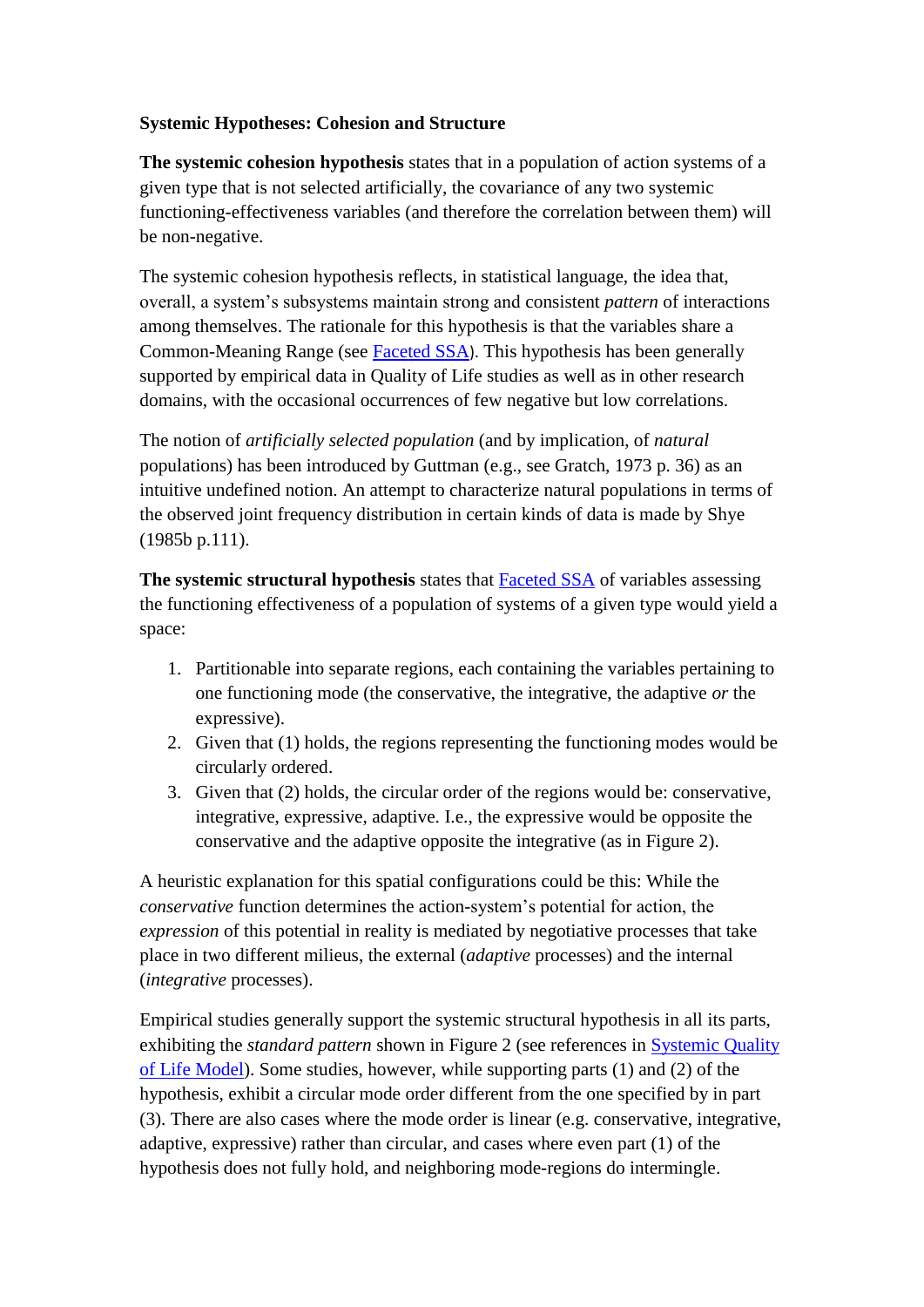Interestingly, in studies of Quality of Life where two groups are compared, of advantaged and of disadvantaged people, the advantaged group (in addition to scoring higher than the disadvantaged on the functioning *levels*) exhibits the standard systemic structure conforming to the hypothesis, while the disadvantaged group diverges from it (e.g., Davidson-Arad, 2005; Benish-Weisman & Shye, 2011). Such findings seem to indicate that the standard pattern represents a preferred, perhaps 'healthier', state of affairs for the system.

| Locus of Actualization | OUT | Expressive  | Adaptive     |  |
|------------------------|-----|-------------|--------------|--|
| IN                     |     | Integrative | Conservative |  |
|                        |     | IN          | OUT          |  |
| Locus of Emergence     |     |             |              |  |

**Figure 2. Two-way Systemic Event Classification**

Since the set of functionings in a particular mode constitutes a system in its own right, it, too, functions in each of the four modes. For example, the expressive mode of the subsystem of conservative functioning of a given system stands for developments in the defining structure of the system. For example, amendments to the constitution of the U.S. express its essential spirit by introducing evolutionary changes in it. Such conceptual refinements suggest additional, more refined and intricate hypotheses that can be formulated and tested. Studies that use finer 16-mode schemes have been conducted in quality of life research (see [Systemic Quality of Life Model\)](file:///D:/CEE/QOL%20Encyclopedia/EQOLR-systemic%20quality%20of%20life%20model) as well as in the study of human services organizations (Wolins et al., 1980; Wozner, 1991) and of [child rights](file:///D:/CEE/QOL%20Encyclopedia/child%20rights%20in%20EQOLR) (Veerman, 1992). Continuity Principle. But this continuity Principle. But this continuity principle. But this continuity principle. But this continuity principle. But this continuity principle. But this continuity principle. But this conti

While the four systemic functioning modes are helpful in reasonably classifying observable variables, real-life observable variables can be "impure" in that any one of them may contain meanings that pertain, in varying extents, to more than one functioning mode. *Definitional-reliability* tests in which a panel of judges, schooled in FAST, assess the extents to which each variable pertains to each of the modes, can and have been successfully conducted. Thus, the set of all conceivable functioning variables does in fact constitute a continuous semantic space as suggested by the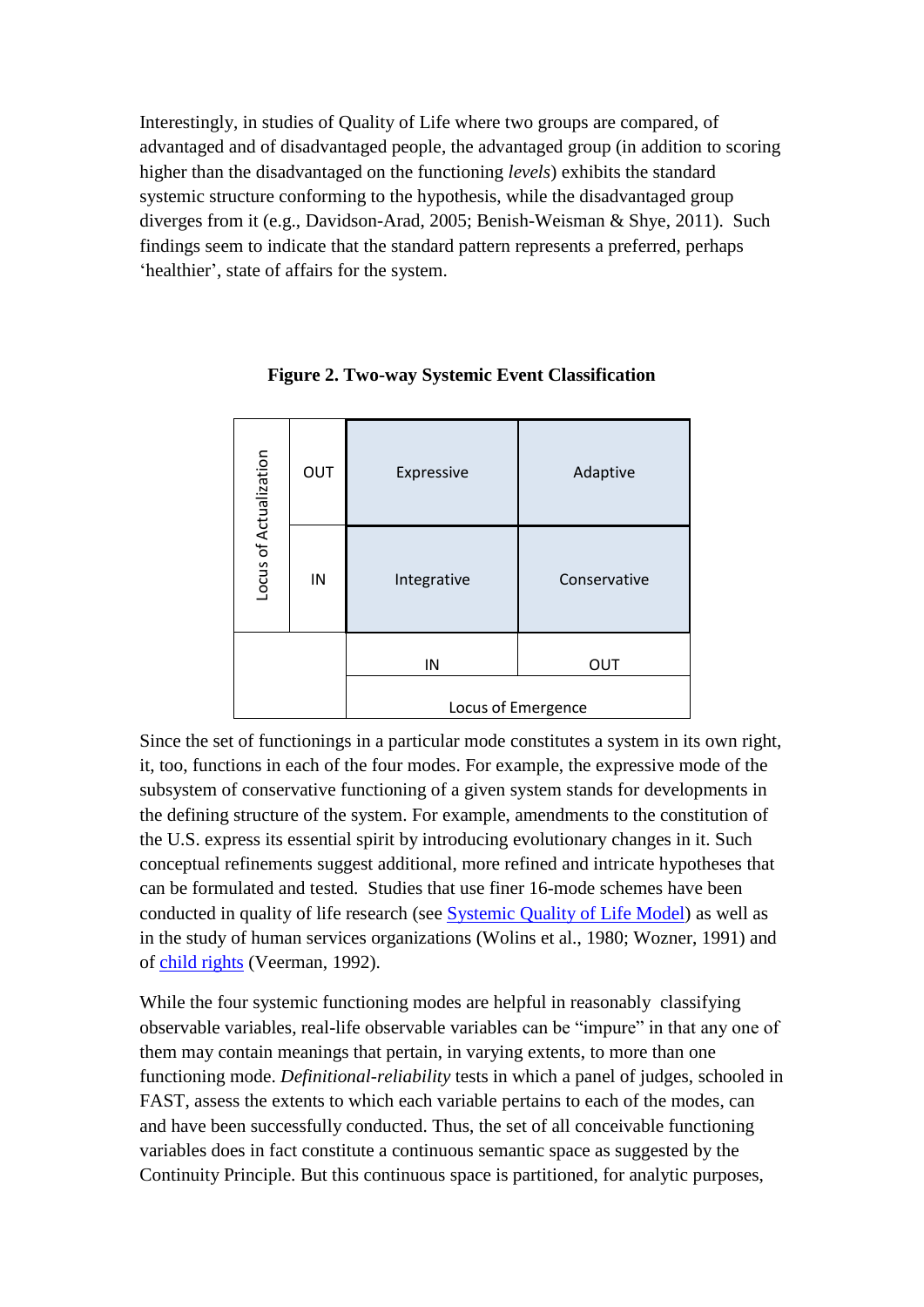into four regions (typically sectors) that correspond to the four functioning modes. (As an analogy, consider the continuum of spectral colors, represented by their wavelengths, which may be divided into intervals that correspond to our understanding of red, orange, yellow, green, blue, etc. Indeed, colors, judges for their similarities, have also been so analyzed (Shepard, 1978))

#### **The measurement of system quality**

The quality of a system may well be equated with its functioning effectiveness, as defined by FAST. Scores obtained for a balanced selection of observed functioning variables – evenly representing the four modes – may be compiled to obtain an overall assessment of the system functioning effectiveness, for example by some summation procedure. However, a more careful measurement procedure, one that takes into account the likely multidimensionality of the systemic data, would employ [Multiple](file:///C:/Documents%20and%20Settings/xp/Application%20Data/Microsoft/Word/multiple%20scaling-%20EQOLR)  [Scaling](file:///C:/Documents%20and%20Settings/xp/Application%20Data/Microsoft/Word/multiple%20scaling-%20EQOLR) by [Partial Order Scalogram Analysis \(POSAC\)](file:///C:/Documents%20and%20Settings/xp/Application%20Data/Microsoft/Word/partial%20order%20scalogram%20analysis%20(POSAC)-EQOLR) (Shye 1985b). In such a case, a summation is performed on subsets of observed variables pertaining to a single functioning mode, to create compound modal variable. Such a summation is the more justified the better the set of variables approximates a *Guttman Scale* (Guttman, 1944; Shye, 2008b). The compound modal variables thus created are then processed by [Multiple Scaling](file:///D:/CEE/QOL%20Encyclopedia/multiple%20scaling-%20EQOLR) (Shye, 1985b) to obtain the minimal number of scales commensurate with the systemic structure.

POSAC action system configuration (Shye, 1985b) is the simplest systemic model, or hypothesis, for the outcome of four dichotomous modal variables,  $v_1, v_2, v_3, v_4$ , indicating whether the system functions well  $(v_i=1)$  in a given mode or not  $(v_i=0)$  in the four modes: conservation, integration, adaptation and expression, respectively. The *state* of a system is described by its 4-score profile. For example, the profile 1010 indicates good functioning in the conservative  $(v_1)$  and the integrative  $(v_3)$  modes; and weak functioning in the expressive  $(v_2)$  and the adaptive  $(v_4)$  modes.

Logically,  $2^4$ =16 state-profiles are possible in this case, requiring a 4-dimestional space for their representation (with each variable defining a different dimension or axis). But the model postulates the following substantive conditions:

- (a) Conservation  $(v_1)$  and expression  $(v_2)$  are the two poles of a system, and their functioning scores may occur in all their combinations: 00, 01, 10, 11.
- (b) If  $v_1=1$  and  $v_2=1$ , then  $v_3=1$ . (I.e., good functioning in both, the conservative and the expressive modes entails good functioning in the integrative mode.) Hence profiles 1100 and 1101 will not occur.
- (c) If  $v_4=1$ , then either  $v_1=1$  or  $v_2=1$  (or both). (I.e., if a system functions well in the adaptive mode, it functions well either in the conservative mode or in the expressive mode or in both.) Hence profiles 0001 and 0011 will not occur.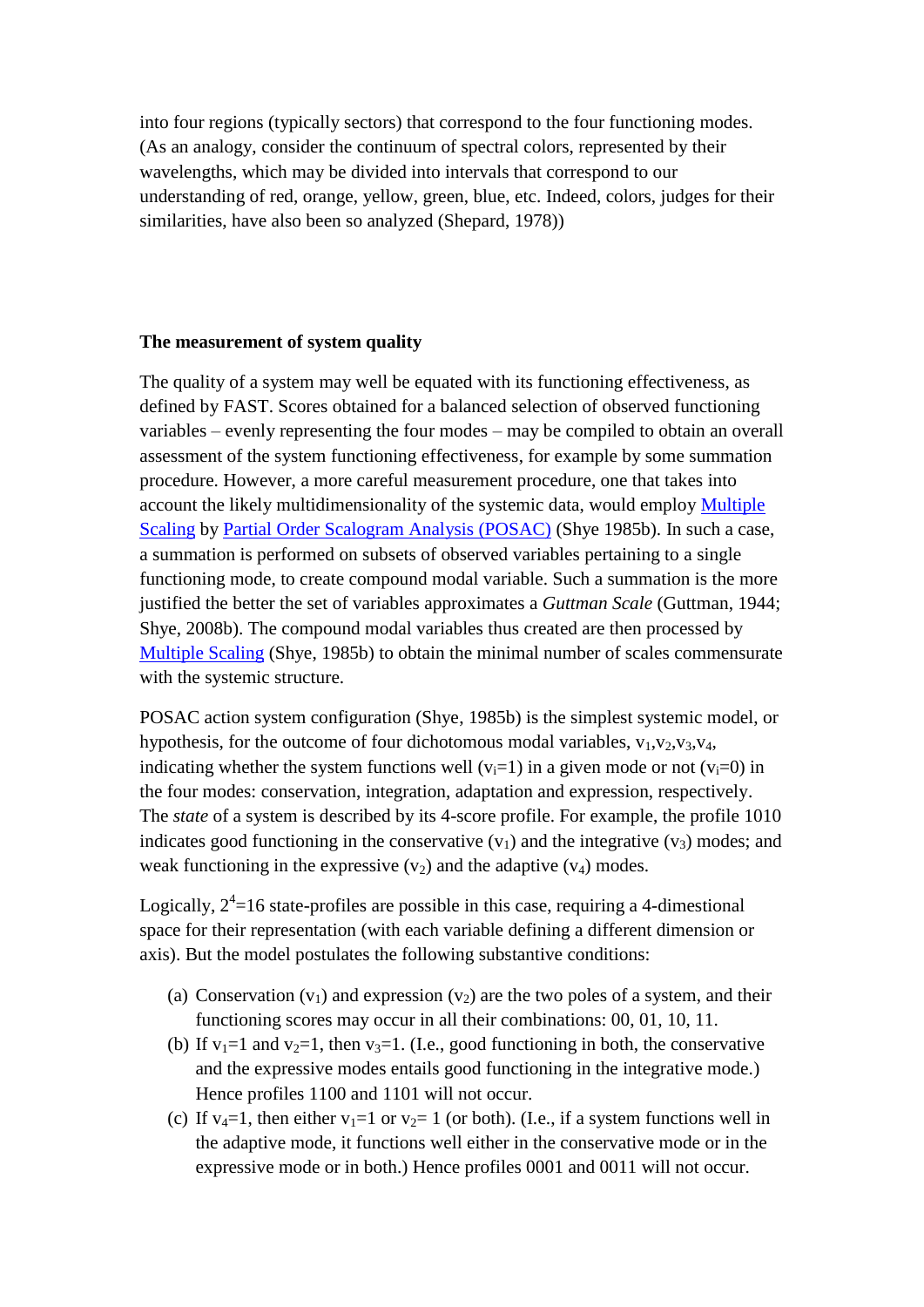Thus, of the 16 logically possible profiles, four are excluded and only 12 may be actually observed according to this model. These 12 require just a 2-dimensional coordinate space for their [order-preserving](file:///C:/Documents%20and%20Settings/xp/Application%20Data/Microsoft/Word/order-preserving%20-%20in%20multiple%20scaling%20essay) mapping, as Figure 3 shows. The two coordinates  $(X, Y)$  in Figure 3 are the basic scales that are necessary and sufficient for measuring action systems that conform to this model. From the partition lines in the measurement space that correspond to the four modes, it may be concluded:

X-coordinate: conservative functioning, graduated by integrative functioning (in the lower part of the scale) and by adaptive functioning (in the upper part of the scale).

Y-coordinate: expressive functioning, graduated by integrative functioning (in the lower part of the scale) and by adaptive functioning (in the upper part of the scale).

| $Y -$                           | 4       | 0101 | 0111 |      | 1111 |
|---------------------------------|---------|------|------|------|------|
| Coordinate:<br><b>Graduated</b> | $3^{-}$ | 0100 | 0110 | 1110 |      |
| Expressive                      | 2       |      | 0010 | 1010 | 1011 |
| Functioning                     |         | 0000 |      | 1000 | 1001 |
|                                 |         |      | ി    | 3    |      |

**Figure 3. Theory-Based Measurement-Space for the Functioning of a Simple Action System\***

 *X-Coordinate: Graduated Conservative Functioning*

\*The order of the scores within each profile is: Conservation, Expression, Integration, Adaptation. A partition line separates between 0's and 1's in the respective variable, thus:

The two (straight) solid lines partition the measurement space by the (*[polar](file:///D:/CEE/QOL%20Encyclopedia/polar-Multiple%20Scaling%20in%20EQOLR)*) Conservative Mode and by the (*[polar](file:///D:/CEE/QOL%20Encyclopedia/polar-Multiple%20Scaling%20in%20EQOLR)*) Expressive Mode variables;

The (L-shaped) broken line partitions the space by the (*[attenuator](file:///D:/CEE/QOL%20Encyclopedia/attenuator-Multiple%20Scaling%20in%20EQOLR)*) Integrative Mode variable;

The (inverted L-shaped) dotted line partitions the space by the (*[accentuator](file:///D:/CEE/QOL%20Encyclopedia/accentuator-%20Multiple%20Scaling%20in%20EQOLR)*) Adaptive Mode variable).

#### **Discussion**

In the study of Quality of life and of QOL-related activities, institutions, and human services, one often deals with a cohesive yet complex set of interrelated phenomena. Hence a systemic approach to their study seems appropriate.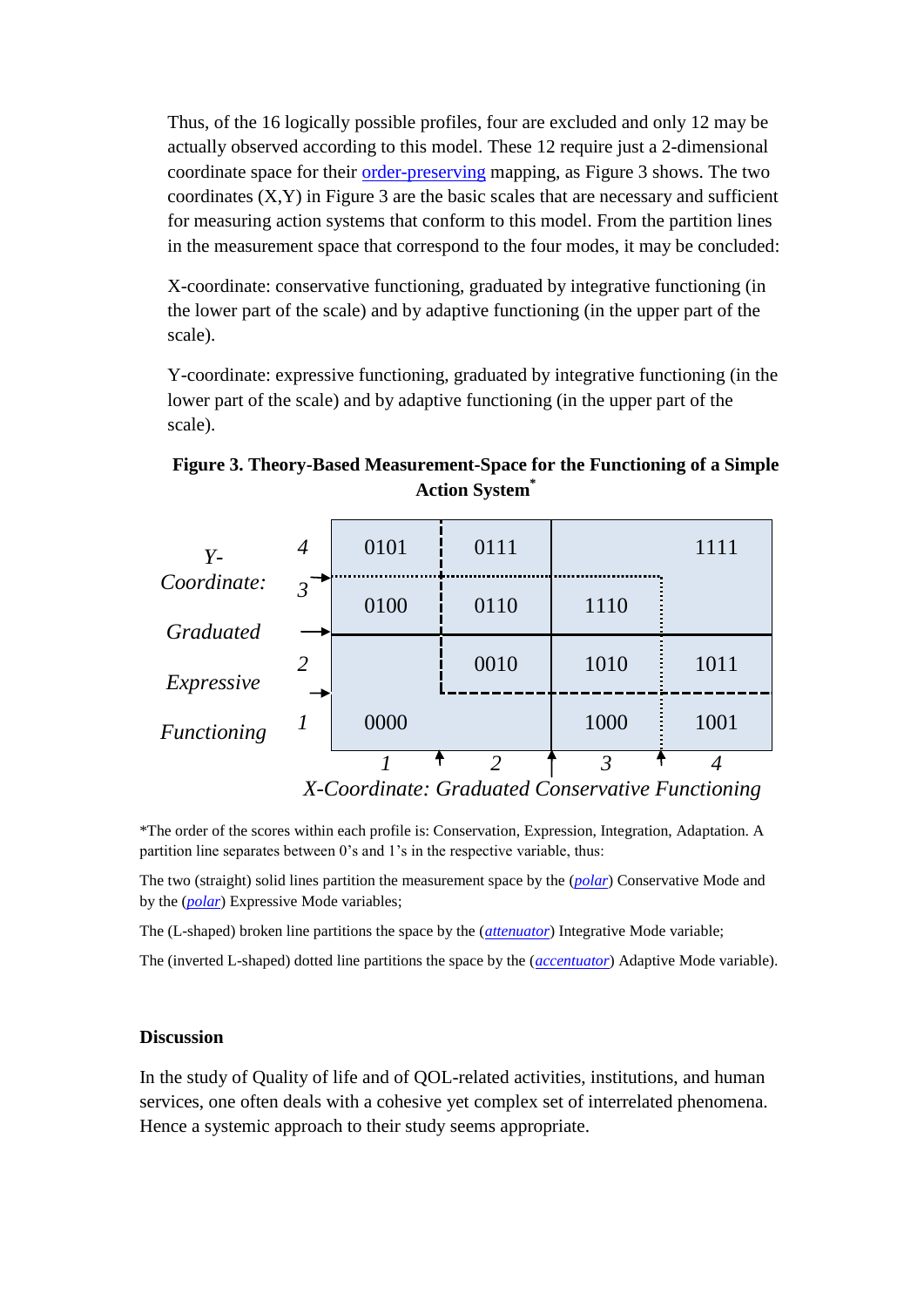Faceted Action System Theory (FAST) is conceived in terms of modes of system functioning that derive from more elementary, undefined (but intuitive) concepts: event, emergence and actualization. Systemic functioning modes are then understood to encompass 'being' (re-formulated here in terms of behavior as *conserving* constitutive characteristics), engaging in interactive processes (*integration* and *adaptation*) and growing--impacting on the environment (through *expression*). This conception of systemic functioning resonates with Rapoport's (1968) fundamental aspects of organized systems ("structure, function, evolution"), with Sen's (1992) human functioning as "being and doing" as well as with Parsons' (e.g., 1953) action system functional imperatives. But FAST (1) rests on explicit axiomatic basis, thereby sharpening the definitions of systemic modes; (2) provides a rationale for the functioning modes and their interrelationships; (3) specifies the data analytic procedure (i.e., the particular aspect of empirical reality embodied in [Faceted SSA\)](file:///C:/Users/samuels/Desktop/old%20cmp/QOL%20ENCYC/EQOLR-Faceted%20SSA) for testing its hypotheses; (4) specifies a procedure for theory-based measurements of systemic functioning effectiveness (i.e., by applying [Multiple Scaling](file:///C:/Documents%20and%20Settings/xp/Application%20Data/Microsoft/Word/multiple%20scaling-%20EQOLR) by [Partial Order](file:///C:/Documents%20and%20Settings/xp/Application%20Data/Microsoft/Word/partial%20order%20scalogram%20analysis%20(POSAC)-EQOLR)  [Scalogram Analysis \(POSAC\)](file:///C:/Documents%20and%20Settings/xp/Application%20Data/Microsoft/Word/partial%20order%20scalogram%20analysis%20(POSAC)-EQOLR) to recorded data or to hypothesized set of possible system-state profiles). Thus, drawing from different branched of mathematics – logic, geometry and algebra – FAST suggests mathematical language and tools suitable for investigating systems as complex network of interactions (rather than as a heap of causal mechanisms). These mathematical procedures have been developed largely within the field of facet design and analysis proposed as a methodological paradigm for behavioral research (Guttman, 1959a; 1959b; 1968; Shye, 1978a; 1978b; 1985b; 1998; 1999; Shye & Elizur, 1994; Borg and Shye, 1995).

### **Cross References**

Systems of indicators

#### **References**

- Abu-Gosh, S. and Shye, S. (1971). *The impact of the Elective Local Council System on Arab Traditional Society in Israel, Vol. III.* Jerusalem: Israel Institute of Applied Social Research.
- Benish-Weisman, M. and Shye, S. (2011). Life quality of Russian immigrants to Israel: patterns of success and of unsuccess. *[Social Indicators Research](http://www.springerlink.com/content/0303-8300/)* [Volume](http://www.springerlink.com/content/0303-8300/101/3/)  [101, Number 3,](http://www.springerlink.com/content/0303-8300/101/3/) 461-479.
- Bertalanffy, L. von (1968). *General System Theory*. New York: Braziller.
- Borg, I. and Shye, S. (1995). Facet Theory: Form and Content. Thousand Oaks CA: Sage.
- Davidson-Arad, B. (2005). Structural Analyses of the Quality of Life of Children at Risk. *Social Indicators Research*, Vol. 73, No. 3 (Sep., 2005), pp. 409-429.
- Ezrachi, A. (2008). *Patient-psychotherapist adaptation patterns: A faceted systemic analysis of patients' and therapists' evaluations of the therapy and its impact on patient's quality of life*. (Ph.D. thesis). Jerusalem: The Hebrew University of Jerusalem.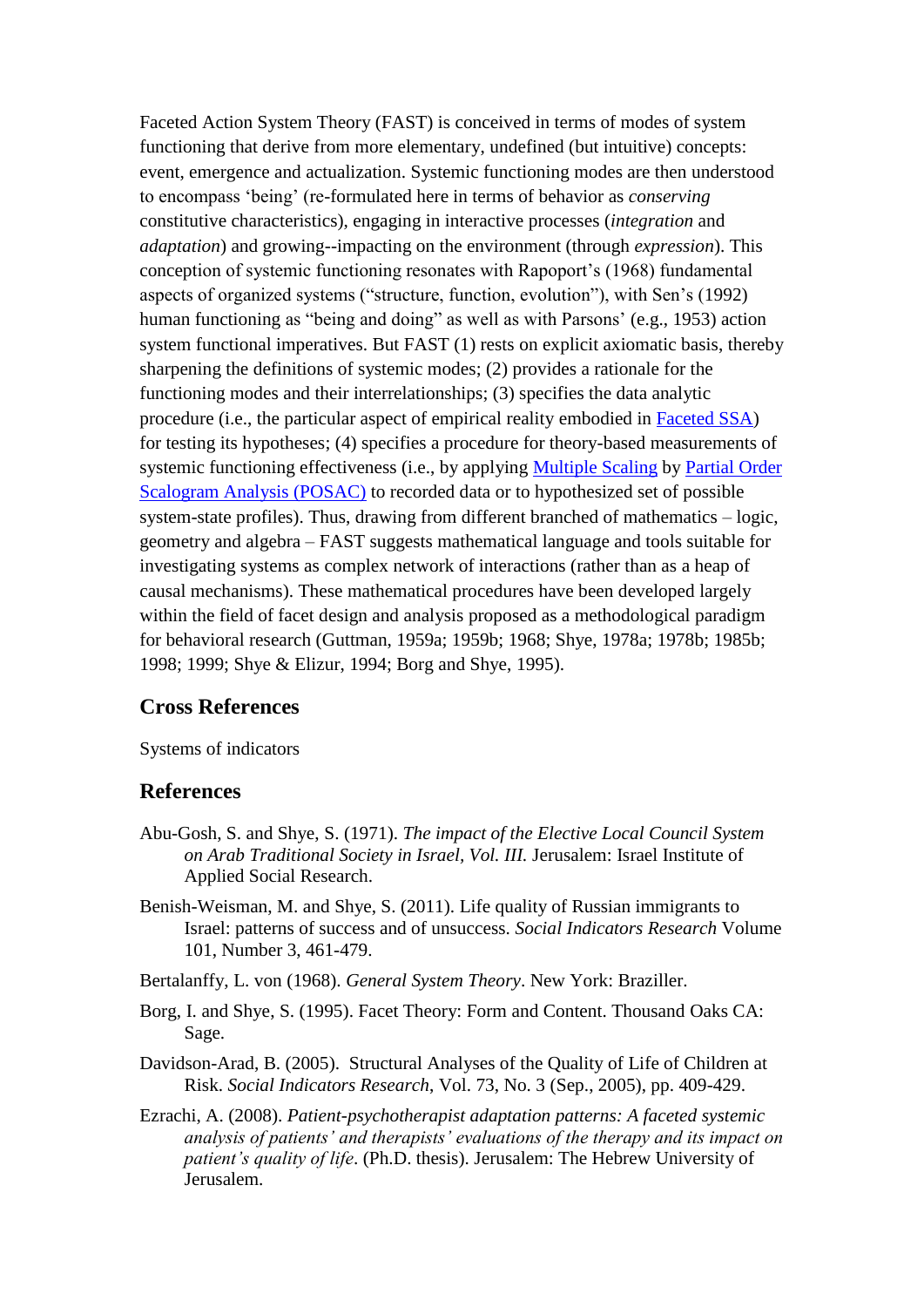- [Fritzon K.](http://www.ncbi.nlm.nih.gov/pubmed?term=%22Fritzon%20K%22%5BAuthor%5D), [Canter D.](http://www.ncbi.nlm.nih.gov/pubmed?term=%22Canter%20D%22%5BAuthor%5D), and [Wilton Z.](http://www.ncbi.nlm.nih.gov/pubmed?term=%22Wilton%20Z%22%5BAuthor%5D) (2001). The application of an action system model to destructive behaviour: the examples of arson and terrorism. *[Behavioral Sciences and the Law,](http://www.ncbi.nlm.nih.gov/pubmed/11787075)19* (5-6):657-90.
- Guttman, L. (1944). A basis for scaling qualitative data. *American Sociological Review, 9*, 139-150.
- Guttman, L. (1959a). Introduction to Facet Design and Analysis. *Proceeding of the Fifteenth International Congress of Psychology. Brussels, 1957*. Amsterdam: north-Holland, pp. 130-132.
- Guttman, (1959b). A structural theory for intergroup beliefs and actions. *American. Sociological Review, XXIV*, 318-28
- Guttman, L. (1968). A General nonmetric technique for finding the smallest coordinate space for a configuration of points. *Psychometrica*, 33, 469-506.
- Gratch, H. (Ed.) (1973). Twenty Five Years of Social Research in Israel. Jerusalem: Academic Press.
- Miller, J. G. (1978). *Living Systems.* New York: McGraw-Hill.
- Laumann, E. O. and Pappi, F. U. (1976). *Networks for Collective Action: A Perspective on Community Influence Systems*. New York: Academic Press.
- Parsons, T. (1953). A revised analytic approach to the theory of social stratification. In R. Bendix and S. M. Lipset (Eds.) *Class, Status and Power: A Reader in Social Stratification*. Glencoe, IL: Free Press.
- Rapoport, A. (1968). Foreword to W. Buckley (Ed.) *Modern Systems Research for the Behavioral Scientist*. Chicago: Aldine.
- Ritzer, G. and Smart, B. (2001). *Handbook of Social Theory*. London: SAGE Publications Ltd. ISBN 0-7619-5840-1.
- Sen, A. (1992). *Inequality Reexamined.* Boston: Harvard University Press.
- Shepard, R. N. (1978). The circumplex and related topological manifolds in the study of perception. In S. Shye (Ed.) *Theory Construction and Data Analysis in the Behavioral Sciences*. San Francisco: Jossey-Bass.
- Shye, S. (Ed.). (1978a). *Theory Construction and Data Analysis in the Behavioral Sciences*. San Francisco: Jossey-Bass.
- Shye, S. (1978b). Achievement motive: a faceted definition and structural analysis. *Multivariate Behavioral Research, Vol. 13*, No.3.
- Shye, S. (1985a). Nonmetric Models for Behavioral Action Systems. In D. Canter (ed.) Facet *theory: Approaches to Social Research.* New York: Springer.
- Shye, S. (1985b). *Multiple Scaling: The Theory and Application of Partial Order Scalogram Analysis.* Amsterdam: North-Holland.
- Shye, S. (1995). *Facets of Distributive Justice*. Jerusalem: The Louis Guttman Israel Institute of Applied Social Research.
- Shye, S. (1989). [The Systemic Life Quality Model: A Basis for Urban Renewal](http://pluto.huji.ac.il/~msshye/sysQOL.pdf)  [Evaluation.](http://pluto.huji.ac.il/~msshye/sysQOL.pdf) *Social Indicators Research, 21*, pp. 343-378. Stable URL: <http://www.jstor.org/stable/27520775>